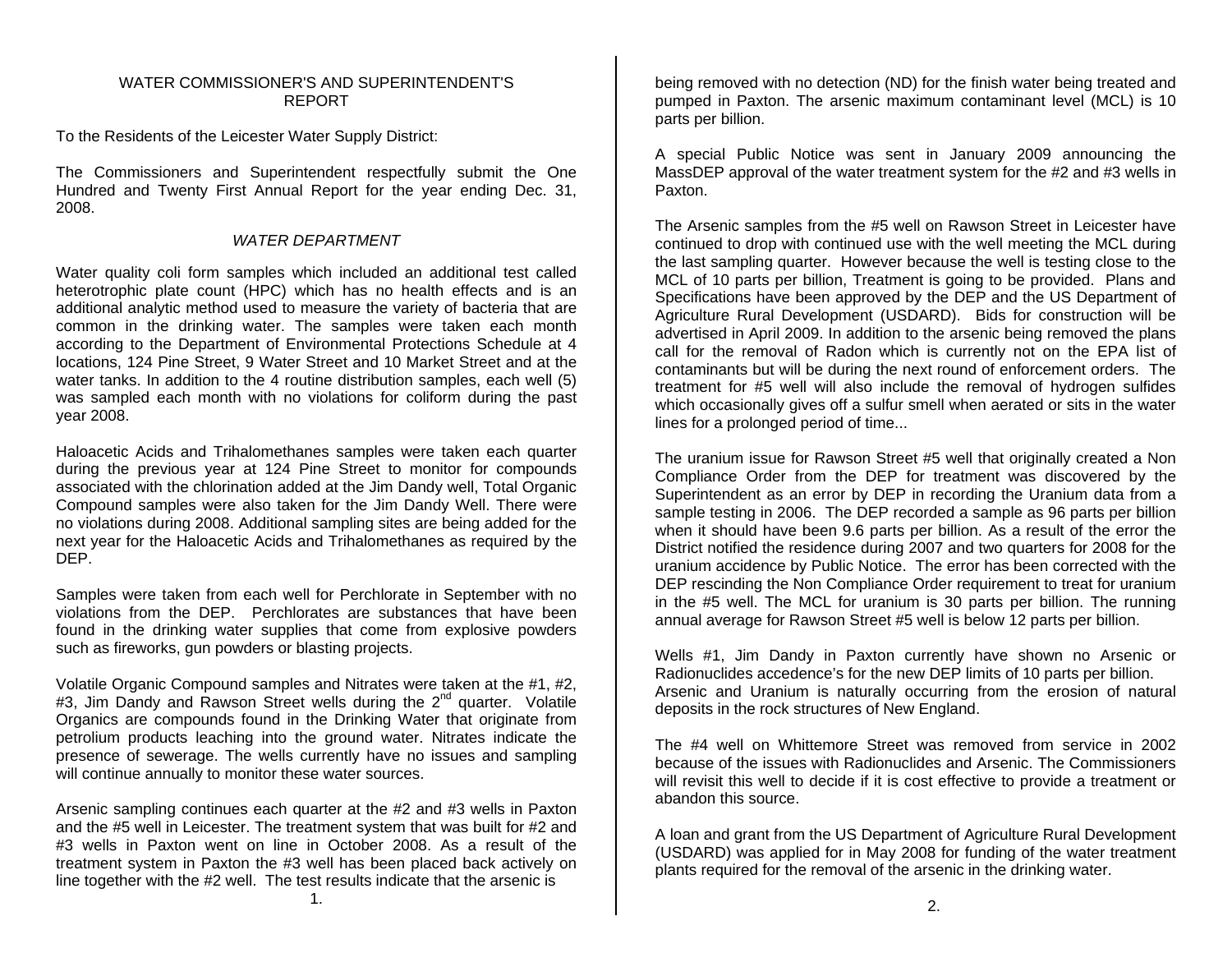In August an offer was made to the District for a water loan of \$525,000 and a grant of \$225,000 which the Commissioners have accepted. This will allow the district to fund the projects with a payback up to a 40 year term if they desire with an interest rate around 3.75% in addition to a grant close to 30%. As always there are no penalties for early payoffs if the District chooses.

The water meter replacement program with the upgrade to heresy radio read meters has been complete and is performing as expected. The meters are read by a lap top computer minimizing the reading process and insuring the readings are not visually miss read or entered incorrectly.

In June 2008, the Eighth Consumer Confidence reports were mailed to the District which included information for the previous year 2007

Each year the Consumer Confidence reports are mailed to the residence of the District by June 30 and include the information about water quality of each source, information about progress the District is making in protecting the sources and pertinent information about treatment along with general district business.

The District entered into a class action suit together with approximately 240 communities and water districts, mostly from New England, for the contamination of the ground water supplies from a gasoline additive (MTBE) that showed up in 4 of the Districts wells. The concentrations in our wells were minimal and did not and do not require removal at this time but the suit covered future concentrations and possible treatment removal.

In November the Plaintiffs were award a cash settlement from the Suit. Since the Suit was started the Oil Companies and Gasoline refiners have stopped using the additives. The levels of contaminants in the ground water have continued to decrease with the expectations that they will diminish entirely. The Commissioners have not at this time decided the best approach to how these funds will be used and anticipate they will be used to fund the treatment plants or maintenance cycles for the treatment media.

The District maps and tie card information which has been maintained in paper form for 120 years has been digitized backed up and is now available to the district on a Geographic Information Systems (GIS) Mapping System through SEA Consultants Inc. web server.

A water leak survey of the entire water system was performed by Prowler Water Conservation Systems in December. There were no major leaks found at that time with a few small leaks on hydrants and gate valves repaired at the time of the survey. The unaccounted for water from the District as reported on the DEP Annual Statistical Report for 2008 indicated

less than 6% of the total water pumped which was 84.6 Million Gallons. Hillcrest Water District which serves water to the southern portion of Pleasant Street from Newfield Street to King Street and which includes the Mayflower Circle , Crestwood, Cricklewood and Dawn Acres Areas contracts with the LWSD to provide operation and maintenance services of the wells and water treatment plant. During the previous year LWSD sold HWD 5 million gallons of water during high demand periods. The HWD also shares our office at 124 Pine Street for billing and daily operations.

## *SEWER DEPARTMENT*

The EPA and DEP are requiring the District to either reduce the phosphorous limits discharged after treatment to .09 mg/l if the discharge in Dutton Pond remains as it has been since the 1890's or bypass Dutton Pond. The phosphorous limit if the discharge is relocated would be increased to .20 mg/l. After a carefully considering the options the Commissioners decided the most affordable means and the best approach for the present is to relocate the discharge below Dutton Pond.

In July the EPA issued the District a time extension to the discharge permit that would allow the District to continue with the efforts to relocate the discharge of the treated effluent from the Wastewater Treatment Plant (WWTP) beyond Dutton Pond. Additional surveying was required to locate property bounds which have become a major problem. The property deeds that border Dutton Pond recognizes the high water mark as the property bounds extending the current properties to the current water level some 30 feet from the original water level.

In November SEA Consultants Inc. filed an Environmental Notification with the State Water Resources Commission (WRC), The Executive Office of Environmental Affairs (MEPA) and the Division of Fisheries & Wildlife for the proposed effluent bypass and the Comprehensive Wastewater Treatment plant upgrade. In Jan 2009 MEPA issued the approval without the preparation of an Environmental Impact Report (EIR).

EcoTec Inc. was hired to provide wetlands consulting related to the 15 acre property and along with Quinn Engineering who was hired to complete the design of the effluent by-pass line. A Notice of Intent will be filed with the local conservation in April in order to complete the effluent by-pass project.

The Districts property on Pine Street was resurveyed this last year to determine where the property bounds were in preparation to construct a bypass of the discharge for the wastewater treatment plant around Dutton Pond.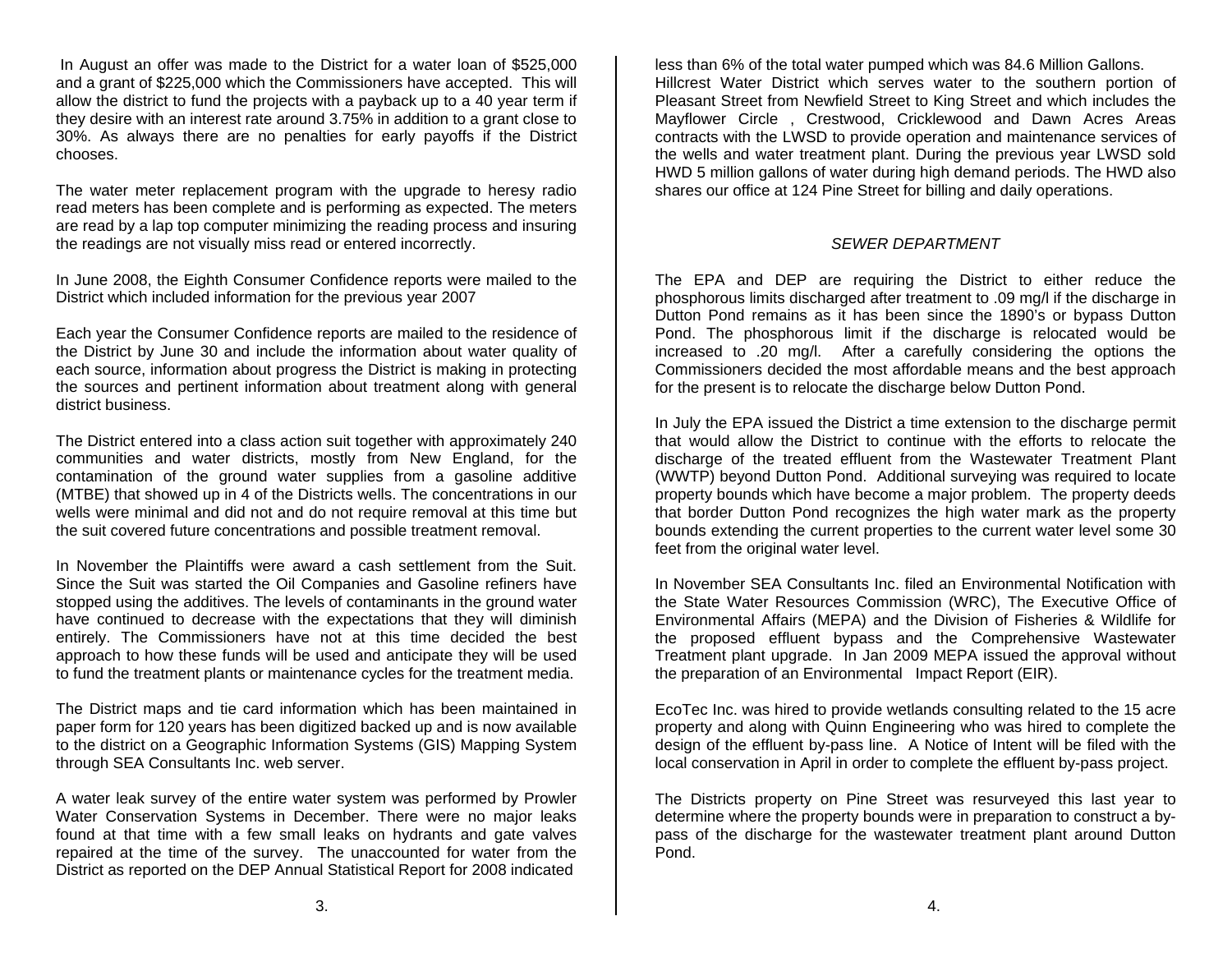The District currently operates eight (8) Wastewater Pump Stations (WWPS) for the LWSD and three (3) WWPS Pump Stations for the Hillcrest Sewer District. All together at the end of 2009 the District operations include 11 Waste Water Pump Stations, 5 Drinking Water Pump Stations and 3 Drinking Water Booster Stations in addition to the WWTP located on Pine Street.

The monthly test results of the daily laboratory analysis have been forwarded to the Department of Environmental Protection (DEP) and the Environmental Protection Agency (EPA) as required.

As the Treatment needs increase and the plant gets a little older (22 years) it has become necessary to spend more time and funds repairing and replacing some of the equipment. The District currently employs two full time operators at the Treatment Plant with the Superintendent and the water operations employee filling some of the maintenance needs of the operations. The equipment at the WWTP has been maintained with the oils and greases changed when necessary. Seals and packing of all the pumps is currently on scheduled replacement.

The Commissioners once again cautioned the residence of the District about sump pumps, roof drains, removing cleanout covers to allow surface water to enter the sanitary sewer or any other means of allowing rain or surface water to be discharged to the sanitary sewer system.

District Rules and Regulations read as follows: Article 4 Section 6 Specific Prohibitions: The following discharges are specifically prohibited:

- A. Groundwater, storm water and surface waters, including but not limited to, roof and surface runoff, and subsurface drainage.
- B. No water from pools, reservoirs, or cellars shall be drained into any sanitary sewer either by gravity or pump.

Should your residence be found in violation through random inspections and smoke testing the offender will be given 30 days to correct the violation and will be fined or service discontinued according to the penalty section of the Rules and Regulation.

Copies of the Rules and Regulations are available at the office or can be found on the Districts Web Site at LWSD.Net along with Notices, Applications and other District information.

Minutes of the  $121<sup>st</sup>$  Annual Meeting Leicester Water Supply District April 29, 2008

 In accordance with the warrant legally served and posted, the legal voters of the Leicester Water Supply District met in the Leicester Water Supply District Meeting Hall, 124 Pine Street, in the Town of Leicester on Tuesday April 29, 2008 at seven in the evening ( 7:00 pm), to act on the following Articles, viz:

The meeting was called to order at 7:00 p.m. by the District Moderator Leonard S. Gabrila. A Quorum was declared with 15 signed in voting residence.

 A Motion was made by the Clerk to dispense with the reading of the Articles as everyone present had a copy of the Warrant. A second was made and voted in the affirmative. None opposed.

ARTICLE 1 A motion was made to dispense with the reading of the Officers Reports as copies of the 120 th Annual Report was present and that the reports of the District Officers are accepted with the exception of any typographical errors. A second was made and voted. None opposed,

ARTICLE 2 J. Donald Lennerton nominated Robert F. Wilson for Water Commissioner for a term of three years. Motion was seconded. Motion was made and seconded that the Clerk cast one ballot for Robert F. Wilson Water Commissioner for a term of three years. None opposed

ARTICLE 3 J. Donald Lennerton made a motion that the District vote to pay the District Officers as follows for the fiscal year beginning July 1, 2008.

| Commissioner Chairman       | 2.029.00 |
|-----------------------------|----------|
| 2 other Commissioners, each | 1,760.00 |
| Moderator                   | 137.50   |
| Clerk                       | 302.50   |
|                             |          |
| TOTAL                       | 5,989.00 |

A second was made.

ARTICLE 4 Robert F. Wilson made the motion that the District vote to raise and appropriate the following sums of money to defray the expenses of the District for the fiscal year beginning July 1, 2008.

| Water Maintenance\$316,434.47 |           |
|-------------------------------|-----------|
|                               |           |
|                               | 41.870.00 |
|                               |           |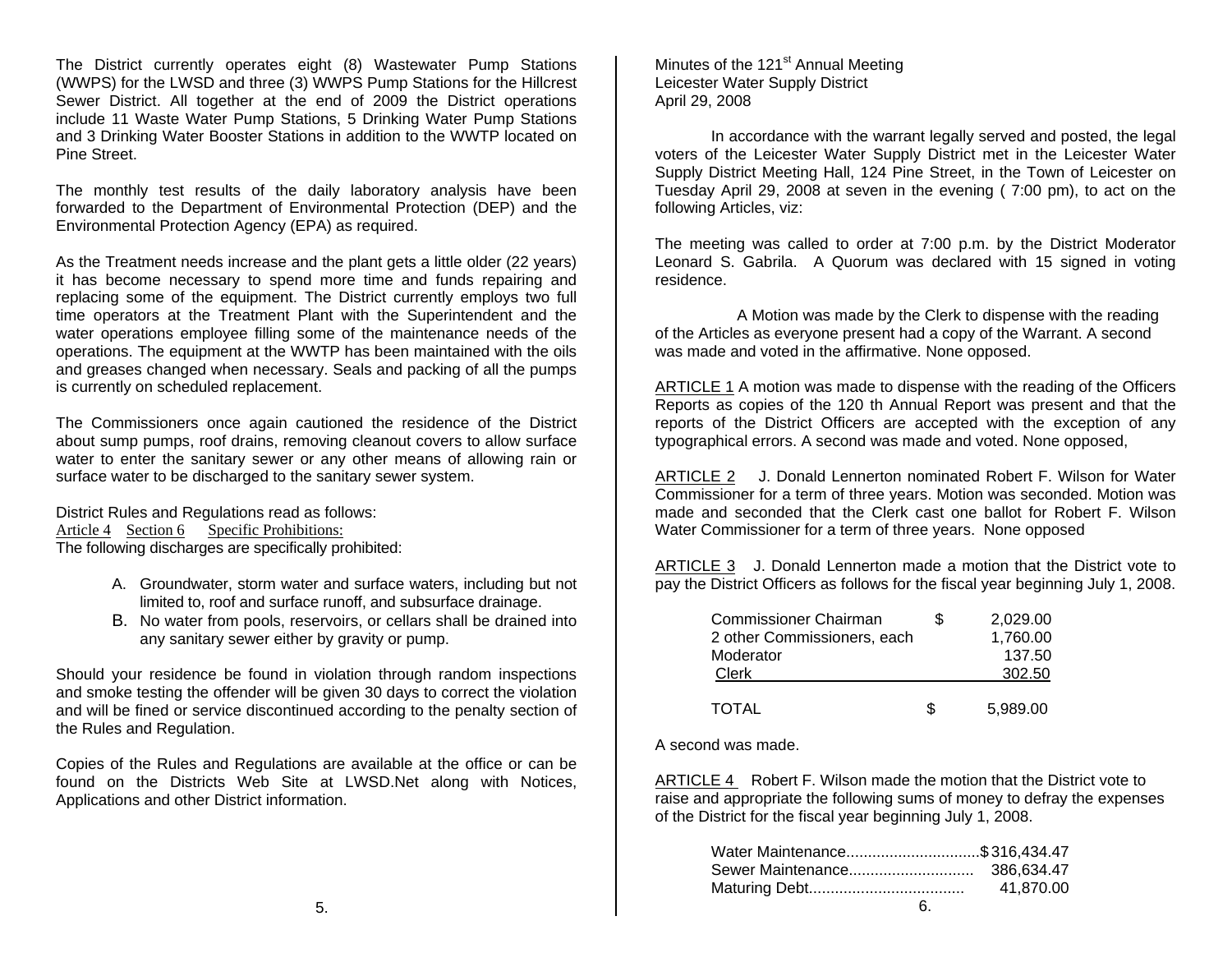|                                                                                                                               |                 | 10,375.09             |  |  |  |
|-------------------------------------------------------------------------------------------------------------------------------|-----------------|-----------------------|--|--|--|
| <b>TOTAL</b>                                                                                                                  | \$              | 755,314.03            |  |  |  |
| To transfer from the<br>Rawson, Holcomb, Utica and Breezy Green Lateral Account<br>To Maturing Debt (Principal\$<br>13,750.00 |                 |                       |  |  |  |
| To Interest on Debt (Interest)<br><b>TOTAL</b>                                                                                | $\overline{\$}$ | 6,187.50<br>19,937.50 |  |  |  |
| To transfer from the<br>Waite Street, Massasoit, Rural, Chapel Sewer Lateral Account                                          |                 |                       |  |  |  |
| To Maturing Debt (Principal) \$                                                                                               |                 | 30,834.00             |  |  |  |
| To Interest on Debt (Interest)                                                                                                |                 | 34,764.31             |  |  |  |
| <b>TOTAL</b>                                                                                                                  | \$              | 65,598.31             |  |  |  |
| To transfer from the<br>Lake Sergeant Drive / Paxton Street Sewer Lateral Account                                             |                 |                       |  |  |  |
| To Maturing Debt (Principal\$                                                                                                 |                 | 9,460.00              |  |  |  |
| To Interest on Debt (Interest)                                                                                                | \$              | 10,879.00             |  |  |  |
| <b>TOTAL</b>                                                                                                                  |                 | 20,339.00             |  |  |  |
| To transfer from the<br>Mannville Street Sewer Lateral Account                                                                |                 |                       |  |  |  |
| To Maturing Debt (Principal\$                                                                                                 |                 | 11,000.00             |  |  |  |
| To Interest on Debt (Interest)                                                                                                |                 | 12,540.00             |  |  |  |
| <b>TOTAL</b>                                                                                                                  | \$              | 23,540.00             |  |  |  |
| To transfer from the<br>Route 9 West Sewer Lateral Account                                                                    |                 |                       |  |  |  |
| To Maturing Debt (Principal\$                                                                                                 |                 | 84,678.00             |  |  |  |
| To Interest on Debt (Interest)                                                                                                |                 | 87,323.73             |  |  |  |
| <b>TOTAL</b>                                                                                                                  | \$              | 172,001.70            |  |  |  |

The motion was seconded and voted: None opposed

ARTICLE 5 Robert F. Wilson made the motion that the District vote to authorize the Treasurer with the approval of the Commissioners to borrow in anticipation of the revenue for the fiscal year beginning July 1, 2008, in accordance with Mass. Gen. Laws, c. 44, sec 4 and Acts in amendment thereon, and including in addition thereto, Chapter 849 of the Acts of 1969, as amended, by issuing a note or notes payable within one year and renew any note or notes as may be given for a period of less than one year.

The motion was seconded and voted unanimously.

ли последни производство в село в 17.<br>Последни последни последни последни последни последни последни последни последни последни последни последни по<br>В 17. В 17. В 17. В 17. В 17. В 17. В 17. В 17. В 17. В 17. В 17. В 17.

ARTICLE 6 Frank W. Lyon moved that the District vote to transfer the sum of Twenty Five Thousand Dollars (\$25,000.00) from Available Funds to the Maintenance Accounts to defray the expenses of the District for the fiscal year beginning July 1, 2007

The motion was seconded and voted unanimously.

ARTICLE 7 Robert F. Wilson made the motion that the District vote to transfer the sum of One Hundred Thousand Dollars (\$100,000.00) from the Sewer Connection Fee Account to fund Treatment Plant Upgrades and Engineering

The meeting was adjourned at 7:15 p.m. after a motion and a second was made. 15 legal votes attended the meeting

The motion was seconded and voted: None opposed:

Respectfully submitted, Frank W. Lyon District Clerk May 2, 2008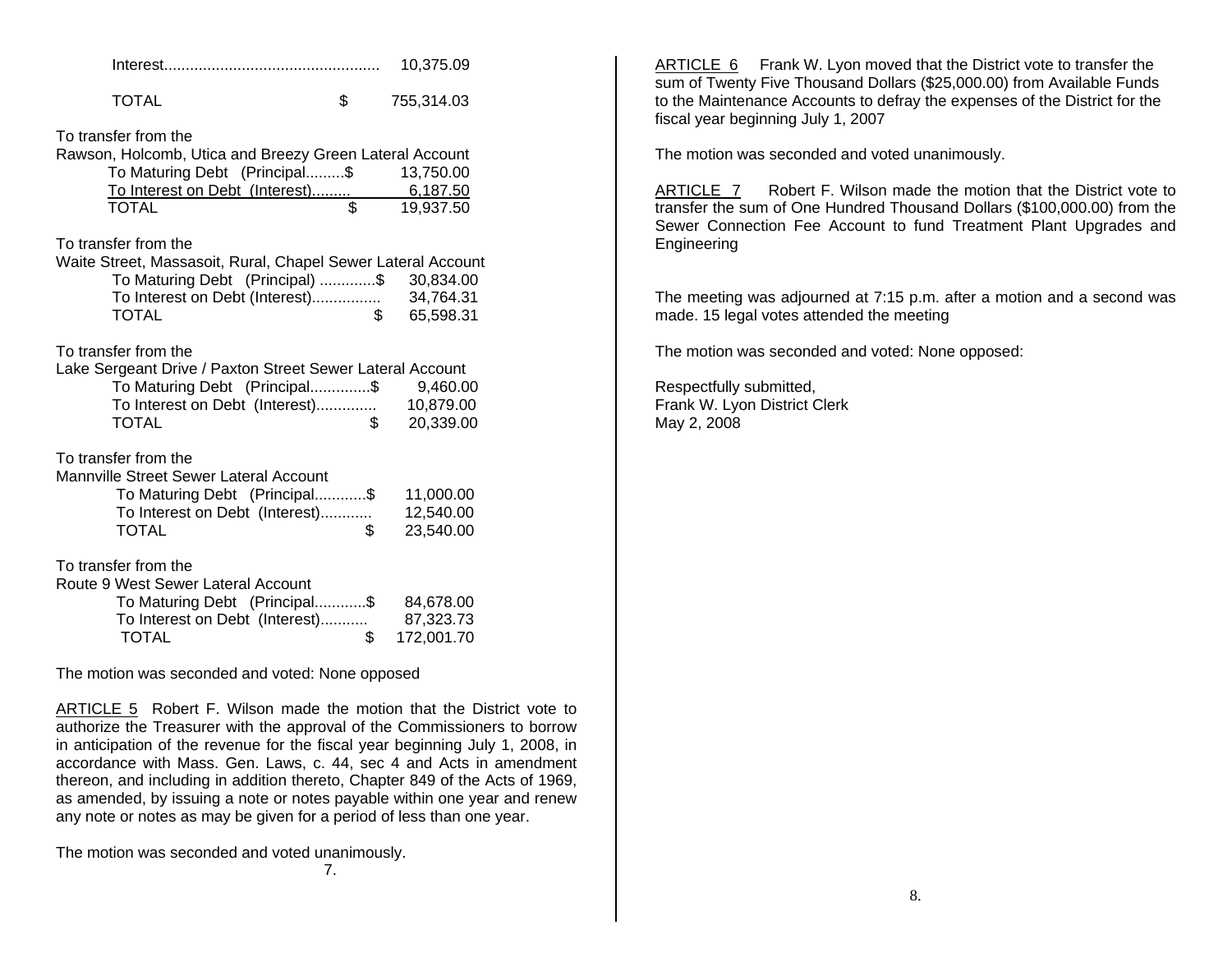| TREASURER'S REPORT                   |                | <b>ANALYSIS OF CASH</b>             |                |
|--------------------------------------|----------------|-------------------------------------|----------------|
| JULY 1, 2007 TO JUNE 30, 2008        |                | <b>WATER DEVELOPMENT</b>            | \$54,285.00    |
|                                      |                | SEWER DEVELOPMENT                   | \$1,789,224.67 |
| <b>RECEIPTS</b>                      |                | SEWER STABLIZATION                  | \$82,074.52    |
|                                      |                | BREEZY/RAWSON LATERAL               | \$63,742.26    |
| <b>WATER REVENUE</b>                 | \$288,588.80   | C.W.M.P.                            | \$100.00       |
| <b>SEWER REVENUE</b>                 | \$356,612.40   | DEER POND LATERAL                   | \$41,816.23    |
| INTEREST INCOME BANK ACCOUNTS        | \$115,909.45   | MANNVILLE STREET LATERAL            | \$254,941.04   |
| <b>INTEREST SEWER STAB. ACCOUNT</b>  | \$2,928.07     | PAXTON/LAKE SARG. LATERAL           | \$187,627.80   |
| INTEREST BREEZY/RAWSON LATERAL.      | \$2,741.93     | <b>ROUTE 9 LATERAL</b>              | \$708,175.50   |
| INTEREST MANNVILLE LATERAL           | \$9,243.68     | WAITE/CHAPEL LATERAL                | \$498,176.38   |
| INTEREST PAXTON/LAKE SARG. LATERAL   | \$7,031.55     | DEPOSIT IN TRANSIT                  | \$12,994.94    |
| <b>INTEREST ROUTE 9 LATERAL</b>      | \$20,312.94    | <b>ROUTE 9 PROJECT</b>              | \$3,429.93     |
| INTEREST WAITE/CHAPEL LATERAL        | \$19,380.48    | ART #9, 4-27-04 CONSULTING ENG.     | \$3,906.94     |
| <b>OTHER CHARGES</b>                 | \$26,942.52    | ART #6 5-2-08 MAINTENANCE ACCOUNT   | \$25,000.00    |
| <b>WATER CONNECTION FEES</b>         | \$0            | ART #7 4-29-08 SEWER PLANT UPGRADE  | \$99,046.72    |
| SEWER CONNECTION FEES                |                | ART #10 4-24-07 WATER TREATMENT     | \$2,651.07     |
|                                      | \$158,441.25   |                                     |                |
| HILLCREST WATER ASSESSMENTS          | \$7,436.10     | HILLCREST SEWER INSPECTION FEE      | \$1,230.00     |
| HILLCREST SEWER ASSESSMENTS          | \$16,022.50    | <b>SUB-TOTAL ANALYSIS OF CASH</b>   | \$3,828,423.00 |
| HILLCREST SEWER INSPECTION FEES      | \$90.00        |                                     |                |
| BETTERMENT COLLECTIONS               | \$302,596.49   | <b>SURPLUS REVENUE</b>              | \$868,402.00   |
| BETTERMENT INTEREST                  | \$124,082.34   | TOTAL ANALYSIS OF CASH              | \$4,696,825.00 |
| <b>GRANT MONIES</b>                  | \$140.50       |                                     |                |
|                                      |                | <b>GENERAL DEBT</b>                 |                |
| <b>TOTAL RECEIPTS</b>                | \$1,458,501.00 |                                     |                |
|                                      |                | BREEZY/RAWSON LATERAL               | \$123,750.00   |
| <b>DISBURSEMENTS</b>                 |                | C.W.M.P SERIAL ISSUE                | \$361,877.00   |
|                                      |                | MANNVILLE STREET LATERAL            | \$264,000.00   |
| <b>WATER MAINTENANCE</b>             | \$277,942.82   | PAXTON/LAKE SARGENT LATERAL         | \$217,580.00   |
| <b>SEWER MAINTENANCE</b>             | \$333,098.90   | <b>ROUTE 9 W LATERAL</b>            | \$2,116,939.00 |
| <b>MATURING DEBT</b>                 | \$195,042.13   | WAITE/CHAPEL LATERAL                | \$678,328.00   |
| <b>INTEREST ON DEBT</b>              | \$167,367.70   | <b>WATER TANKS &amp; LINE STATE</b> | \$70,000.00    |
| WORCESTER COUNTY RETIREMENT          | \$15,212.00    | <b>HOUSE NOTE</b>                   |                |
| ART #1 2-2-07 METER REPLACEMENT      | \$31,533.71    |                                     |                |
| ART #2 6-23-06 TANK DESIGN           | \$2,250.00     | TOTAL GENERAL DEBT                  | \$3,832,474.00 |
| ART #7 4-29-08 SEWER PLANT UPGRADES  | \$953.28       |                                     |                |
| ART #10 4-24-07 WATER TREATMENT PROJ | \$147,348.93   | RESPECTFULLY SUBMITTED              |                |
|                                      |                | <b>DEBRA A. WILSON</b>              |                |
| TOTAL DISBURSMENTS                   | \$1,170,749.47 | <b>DISTRICT TREASURER</b>           |                |
|                                      |                |                                     |                |
|                                      |                |                                     |                |
|                                      |                |                                     |                |
|                                      |                |                                     |                |
|                                      |                | 10.                                 |                |
| 9.                                   |                |                                     |                |
|                                      |                |                                     |                |